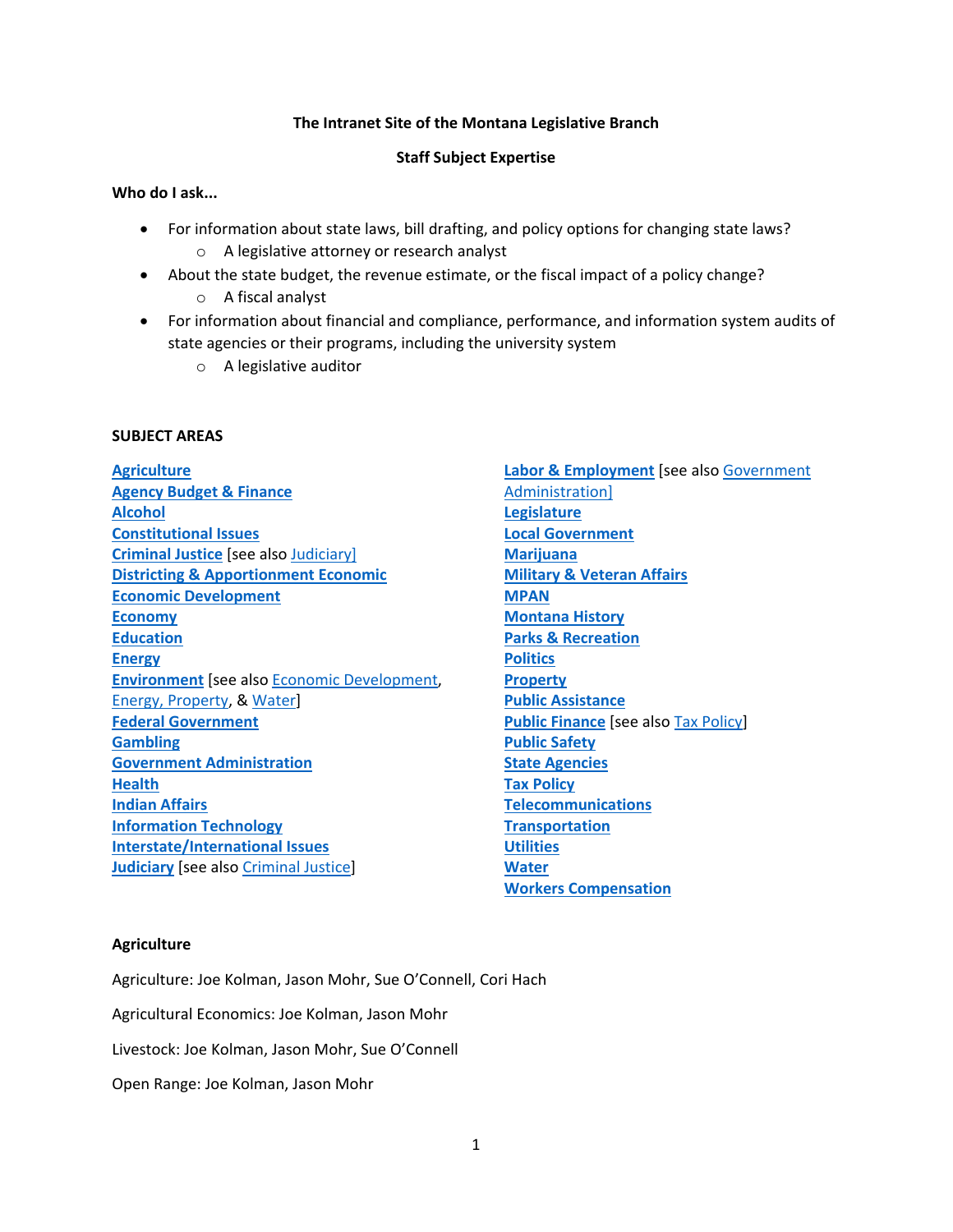Pests & Pesticides: Joe Kolman, Jason Mohr, Sue O'Connell

### **Agency Budget & Finance**

Administration: Kris Wilkinson Agriculture: Rob Miller Board of Crime Control: Rachel Weiss, Milly Allen Commerce: Katie Guenther, Jameson Walker, Erin Sullivan Commissioner of Political Practices: Katie Guenther Consumer Counsel: Katie Guenther Corrections & Justice: Rachel Weiss, Milly Allen Education: Nick VanBrown (K‐12), Pad McCracken Environmental Quality: Rob Miller, Joe Kolman, Joe Carroll Expenditure Policy: Kris Wilkinson Fish, Wildlife & Parks: Rob Miller, Joe Kolman, Joe Carroll Governor's Office: Katie Guenther Historical Society: Rebecca Power Judiciary: Rachel Weiss, Milly Allen Labor & Industry: Katie Guenther, Jameson Walker Legislative Branch: Amy Carlson, Susan Fox Long‐range Planning: Cathy Duncan Military Affairs: Katie Guenther Natural Resources & Conservation: Rob Miller, Joe Kolman Public Health & Human Services: Josh Poulette, Quinn Holzer, Sue O'Connell, Public Service Commission: Trevor Graff Department of Revenue: Megan Moore, Jaret Coles Revenue Analysis: Sam Schaefer, Nick VanBrown, Alice Hecht Secretary of State's Office: Katie Guenther, Rebecca Power State Auditor's Office: Katie Guenther, Jameson Walker State Fund: Jameson Walker, Erin Sullivan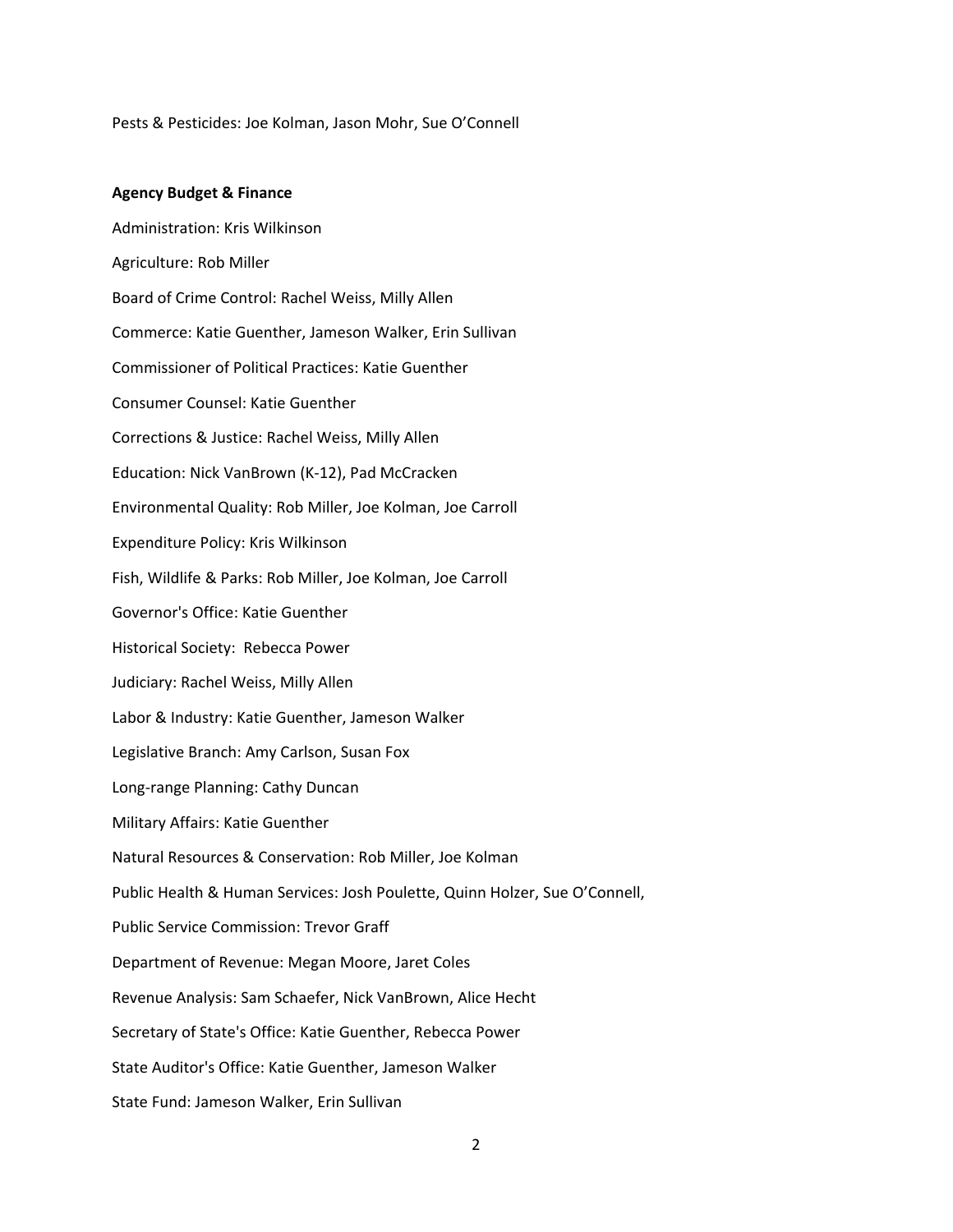Transportation: Cathy Duncan, Travis Brown, Toni Henneman

## **Alcohol**

Alcohol Regulation: Jameson Walker, Jaret Coles

Alcohol Revenue: Jaret Coles

### **Constitutional Issues**

Abortion: Alexis Sandru, Cori Hach Civil Rights & Liberties: Todd Everts, Jaret Coles, Julie Johnson Constitutional Law: Todd Everts, Julianne Burkhardt, Ginger Aldrich, Jaret Coles, Julie Johnson Education: Pad McCracken, Laura Sankey Keip Freedom of Information: Todd Everts, Laura Sankey Keip Property Rights: Todd Everts, Ginger Aldrich Right to Privacy: Julianne Burkhardt, Todd Everts, Julie Johnson, Laura Sankey Keip Separation of Church & State: Todd Everts, Jaret Coles, Julie Johnson Sovereign Immunity & Government Liability: Todd Everts, Julianne Burkhardt, Jaret Coles, Julie Johnson Separation of Powers: Todd Everts, Jaret Coles, Julianne Burkhardt, Susan Fox, Julie Johnson

## **Criminal Justice** [see also Judiciary]

Correctional Facilities: Rachel Weiss, Julianne Burkhardt, Milly Allen Corrections: Rachel Weiss, Milly Allen, Julianne Burkhardt Crime: Rachel Weiss, Julianne Burkhardt, Milly Allen, Joe Carroll Criminal Procedure: Julianne Burkhardt, Joe Carroll Inmate Rights: Rachel Weiss, Julianne Burkhardt, Milly Allen, Travis Brown Jails: Rachel Weiss, Julianne Burkhardt, Milly Allen, Travis Brown Juvenile Corrections: Rachel Weiss, Julianne Burkhardt, Milly Allen Juvenile Detention: Rachel Weiss, Julianne Burkhardt, Milly Allen Juvenile Justice: Rachel Weiss, Julianne Burkhardt, Milly Allen Law Enforcement: Rachel Weiss, Julianne Burkhardt, Milly Allen, Joe Carroll Medical Care of Inmates: Rachel Weiss, Julianne Burkhard, Milly Allen Prisons: Rachel Weiss, Julianne Burkhardt, Milly Allen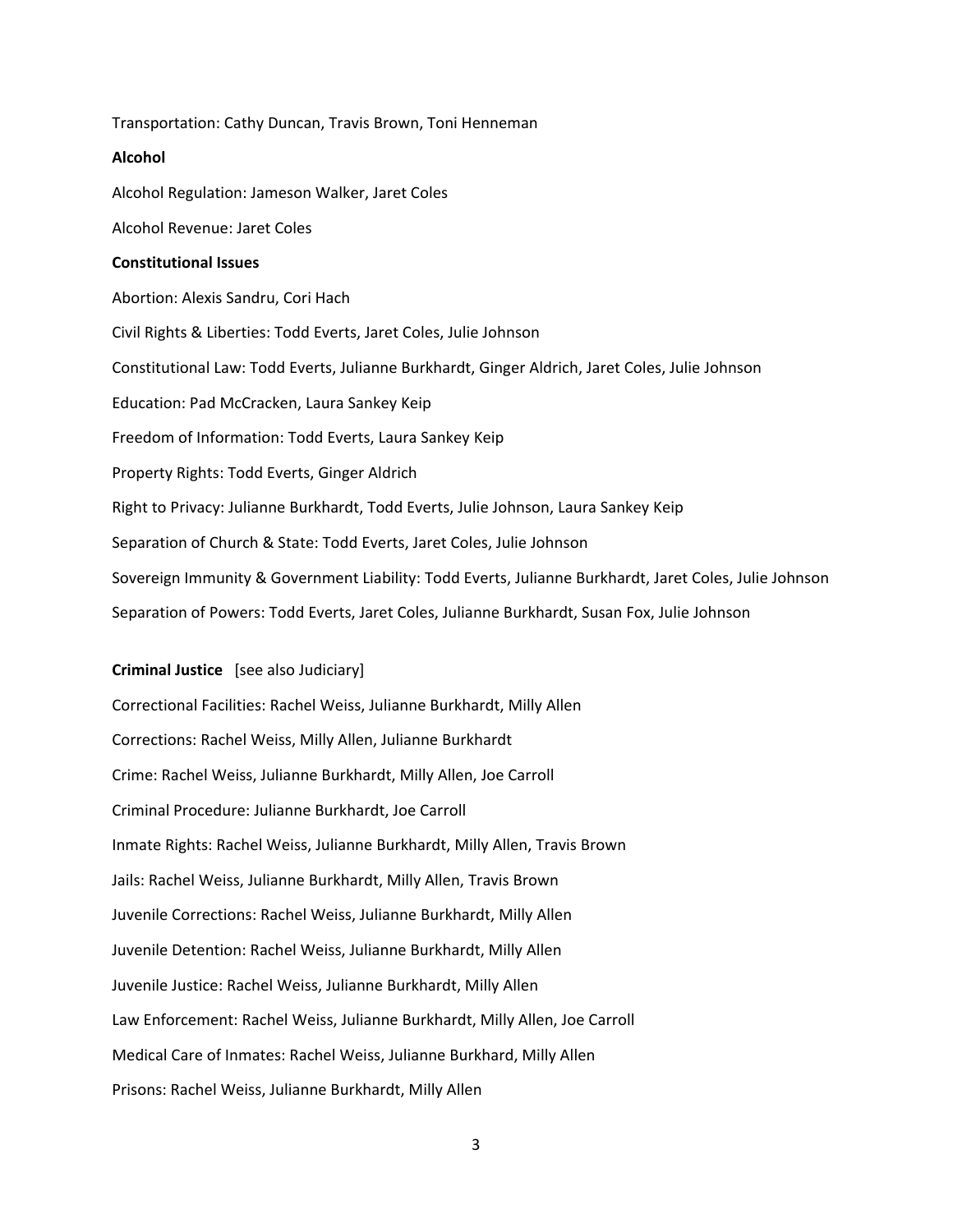Probation & Parole: Rachel Weiss, Julianne Burkhardt, Milly Allen, Joe Carroll Sentencing: Julianne Burkhardt, Joe Carroll **Districting & Apportionment**  Rachel Weiss, Joe Kolman, Ginger Aldrich **Economic Development**  Construction: Jameson Walker Economic Development: Erin Sullivan, Jameson Walker, Cathy Duncan, Katie Guenther Tourism: Jameson Walker **Economy**  Agriculture: Nick VanBrown, Jason Mohr Banking: Jameson Walker, Erin Sullivan Business Law: Jameson Walker, Erin Sullivan Consumer Protection: Jameson Walker, Erin Sullivan Contracts: Julianne Burkhardt, Jameson Walker, Julie Johnson, Jaret Coles Economic Conditions: Jameson Walker, Sam Schaefer, Joe Triem Economics: Jameson Walker, Erin Sullivan Estates & Trusts: Todd Everts, Laura Sankey Keip Housing: Erin Sullivan, Toni Henneman Insurance: Jameson Walker, Sue O'Connell, Alice Hecht Landlord & Tenant Issues: Ginger Aldrich, Joe Kolman, Erin Sullivan, Joe Carroll Mining: Todd Everts, Joe Kolman, Jason Mohr Sam Schaefer Securities: Jameson Walker, Sam Schaefer, Erin Sullivan Torts: Julianne Burkhardt, Joe Carroll Wages & Salaries: Jameson Walker, Erin Sullivan, Kris Wilkinson (state salaries)

# **Education**

Adult Education: Laura Sankey Keip, Pad McCracken, Nick VanBrown

Charter Schools: Laura Sankey Keip, Pad McCracken

Common School Trust: Todd Everts, Jaret Coles, Laura Sankey Keip, Sam Schaefer, Nick VanBrown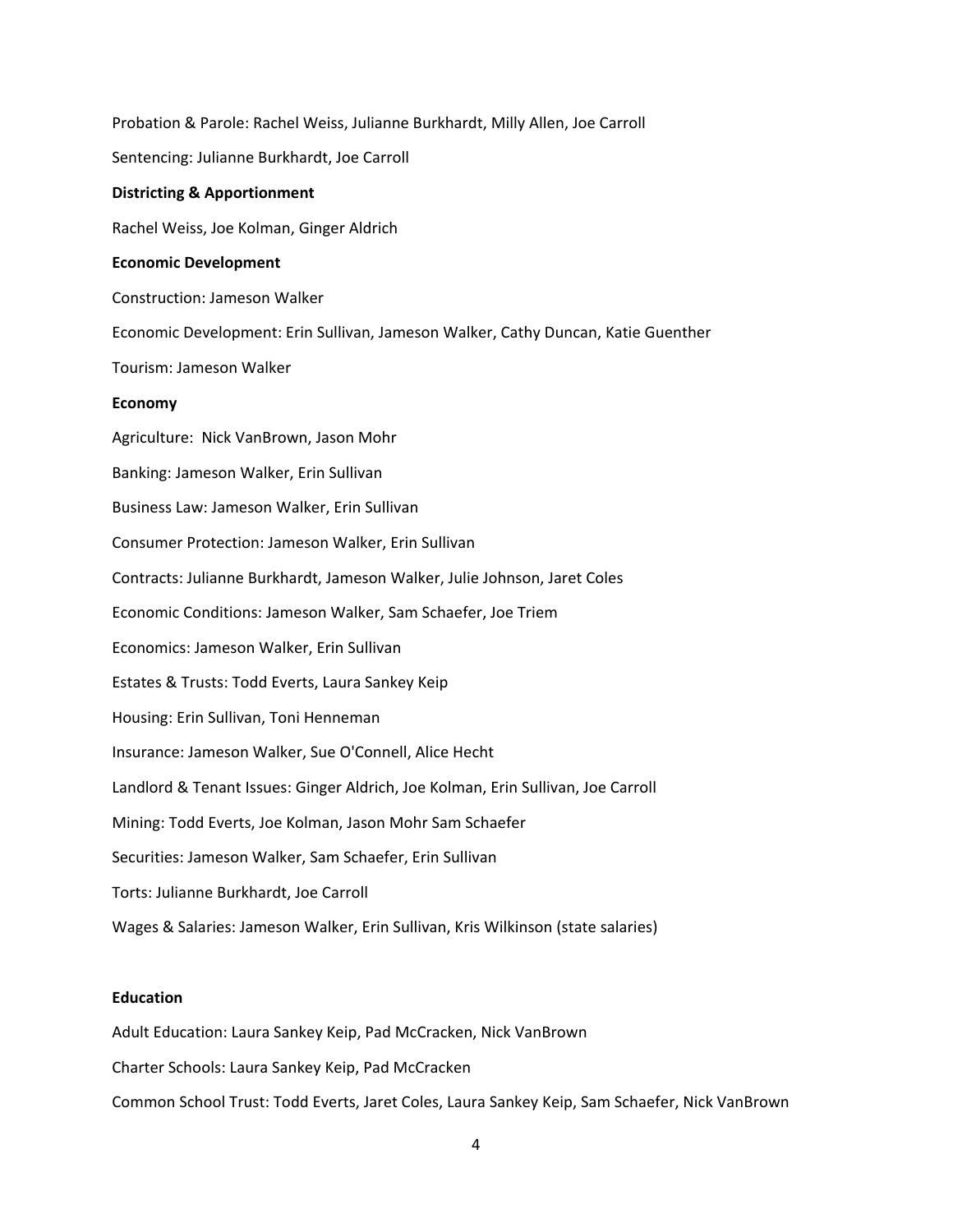Community Colleges: Laura Sankey Keip, Pad McCracken Education: Laura Sankey Keip, Pad McCracken, Nick VanBrown, Joe Triem Educational Equity: Laura Sankey Keip, Pad McCracken, Nick VanBrown Educational Facilities: Laura Sankey Keip, Pad McCracken Elementary & Secondary: Laura Sankey Keip, Pad McCracken, Nick VanBrown Higher Education: Laura Sankey Keip, Pad McCracken, Home Schooling: Laura Sankey Keip, Pad McCracken, Nick VanBrown Indian Education for All: Laura Sankey Keip, Nick VanBrown Libraries: Pad McCracken Preschool: Pad McCracken, Quinn Holzer, Josh Poulette Special Education: Laura Sankey Keip, Pad McCracken, Nick VanBrown School Choice & Vouchers: Laura Sankey Keip, Pad McCracken School Districts: Pad McCracken, Laura Sankey Keip, Nick VanBrown School Transportation: Laura Sankey Keip, Travis Brown, Pad McCracken, Nick VanBrown Student Financial Aid: Pad McCracken, Laura Sankey Keip, Teachers: Laura Sankey Keip, Pad McCracken, Nick VanBrown University System: Pad McCracken, Laura Sankey Keip, Vocational Education: Pad McCracken,

### **Energy**

Coalbed Methane: Joe Kolman, Todd Everts, Jason Mohr, Coal: Joe Kolman, Jason Mohr, Todd Everts, Sam Schaefer Electric Power: Trevor Graff, Todd Everts, Jameson Walker Energy Resources: Trevor Graff, Jameson Walker Oil & Gas: Joe Kolman, Trevor Graff, , Jason Mohr, Sam Schaefer Permitting Fees: Joe Kolman, Trevor Graff, Jameson Walker Utilities: Trevor Graff, Todd Everts, Jameson Walker,

### **Environment** [see also Economic Development, Energy, Property, & Water]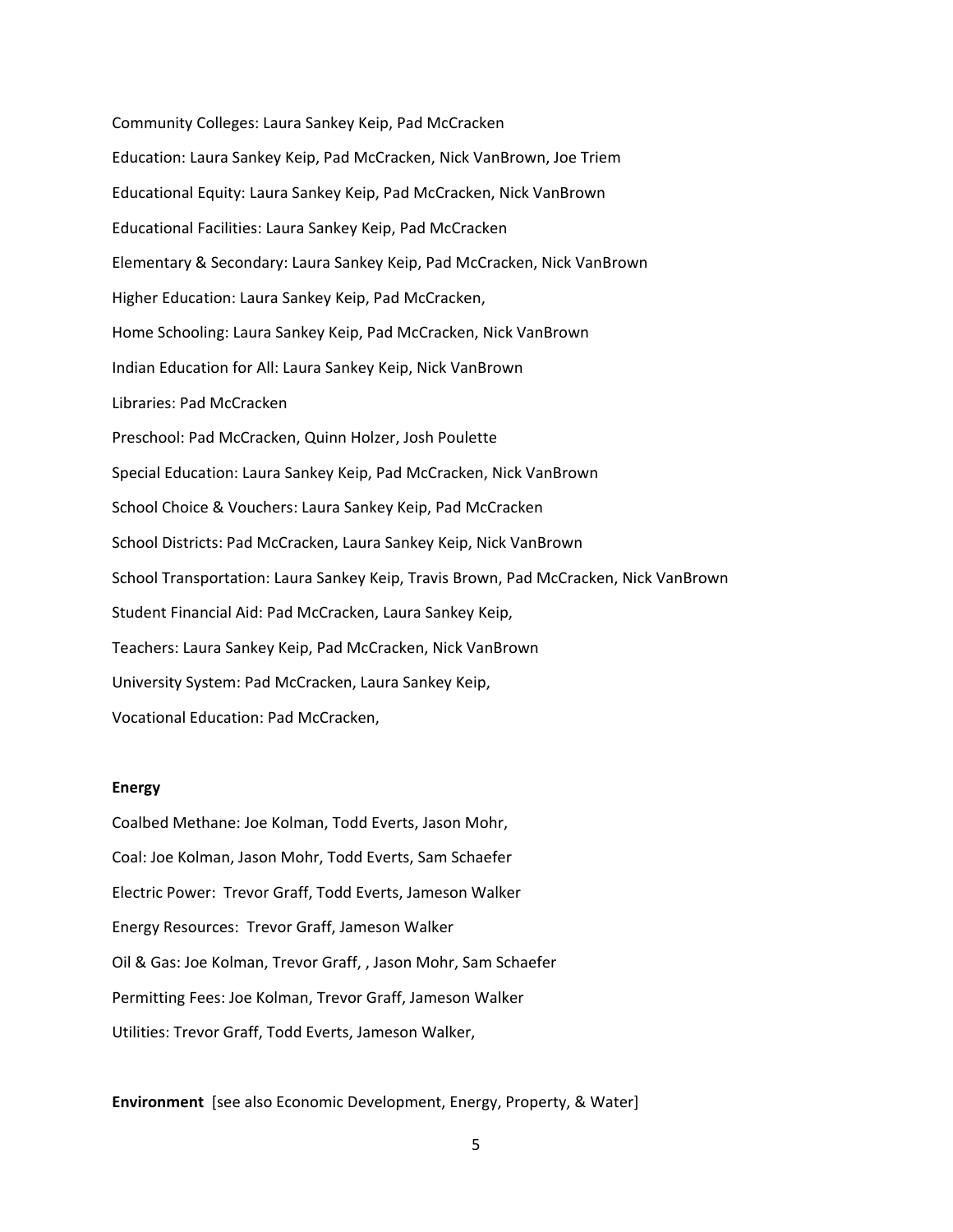Air Quality: Joe Kolman, Jason Mohr, Trevor Graff, Joe Carroll Endangered Species: Jason Mohr, Joe Kolman, Joe Carroll Environmental Protection: Joe Kolman, Jason Mohr, Joe Carroll Fish & Fisheries: Joe Kolman, Jason Mohr, Forest Fires: Todd Everts, Jason Mohr, Rob Miller Forests & Forestry: Joe Kolman, Jason Mohr, Hazardous Waste Management: Joe Kolman, Jason Mohr, Trevor Graff Montana Environmental Policy Act: Joe Kolman, Joe Carroll, Todd Everts, Jason Mohr Montana Environmental Policy Act Database: Dawn Field Natural Resources: Joe Kolman, Jason Mohr, Trevor Graff Resource Indemnity Trust: Todd Everts, Sam Schaefer, Joe Kolman, Jason Mohr Remediation: Jason Mohr, Trevor Graff, Joe Kolman Solid Waste: Joe Kolman, Jason Mohr Timber Sales: Joe Kolman, Jason Mohr, Sam Schaefer Waste Management: Joe Kolman, Jason Mohr Weed Control: Joe Kolman, Jason Mohr, Sue O'Connell Wildlife Management: Joe Kolman, Jason Mohr,

## **Federal Government**

Budgeting: LFD or LSD staff Federalism: Todd Everts, Julianne Burkhardt, Jaret Coles State‐Federal Relations: Todd Everts

### **Gambling**

Gambling: Erin Sullivan, Sam Schaefer, Jameson Walker Indian Gaming: Erin Sullivan, Jameson Walker Revenues: Megan Moore, Jaret Coles, Sam Schaefer

# **Government Administration**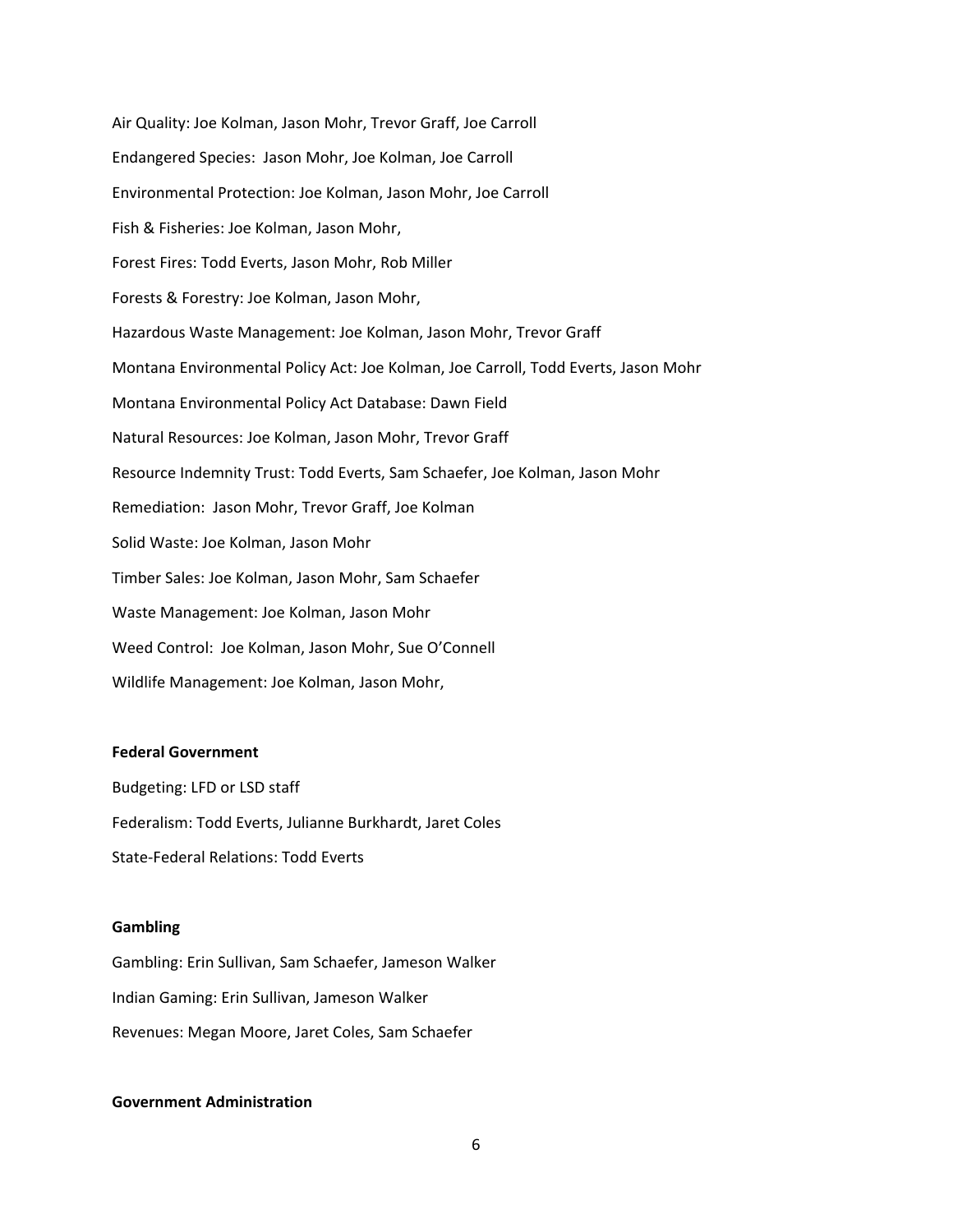Accounting: Jen Simmons, Kris Wilkinson

Administrative Law: Julianne Burkhardt, Todd Everts, Ginger Aldrich, Jaret Coles, Jameson Walker, Julie Johnson, Alexis Sandru

Administrative Regulations: Todd Everts, Ginger Aldrich, Jaret Coles, Jameson Walker, Julie Johnson, Alexis Sandru

Employee Benefits: Kelly DaSilva, Kris Wilkinson, Sue O'Connell, Julianne Burkhard, Julie Johnson

Employee Retirement Benefits: Rebecca Power, Ginger Aldrich, Julie Johnson, Rachel Weiss, Sam Schaefer

Employee Salaries: Susan Fox, Kris Wilkinson, Kelly DaSilva, Rachel Weiss, Julie Johnson

Executive Agencies: Rebecca Power

Government & Business: Jameson Walker

Government Ethics: Todd Everts, Jaret Coles, Julie Johnson, Jameson Walker

Governors: Todd Everts, Jaret Coles

Open Government: Todd Everts, Ginger Aldrich, Laura Sankey Keip, Julie Johnson, Pad McCracken

Personnel Administration: Kelly DaSilva, Julianne Burkhardt, Julie Johnson

Privatization: Jameson Walker, Erin Sullivan

Public Administration: Joe Kolman, Rebecca Power, Ginger Aldrich

Public Contracts: Julianne Burkhardt, Todd Everts, Julie Johnson, Jaret Coles

Public Documents: Todd Everts, Julianne Burkhardt, Laura Sankey Keip, Julie Johnson, Pad McCracken

Public Officers: Todd Everts, Ginger Aldrich, Jaret Coles

Purchasing: Dan Messerli, Angie Carter

## **Health**

AIDS: Sue O'Connell, Cori Hach, Alexis Sandru Alcohol & Drug Abuse: Sue O'Connell, Alexis Sandru, Cori Hach Childhood Trauma: Sue O'Connell, Alexis Sandru, Cori Hach Developmental Disabilities: Sue O'Connell, Alexis Sandru, Cori Hach, Josh Poulette, Quinn Holzer Health Care Costs: Sue O'Connell, Josh Poulette Health Insurance: Sue O'Connell, Julianne Burkhardt, Jameson Walker, Kris Wilkinson Medicaid & Medicare: Sue O'Connell, Alexis Sandru, Cori Hach, Quinn Holzer, Josh Poulette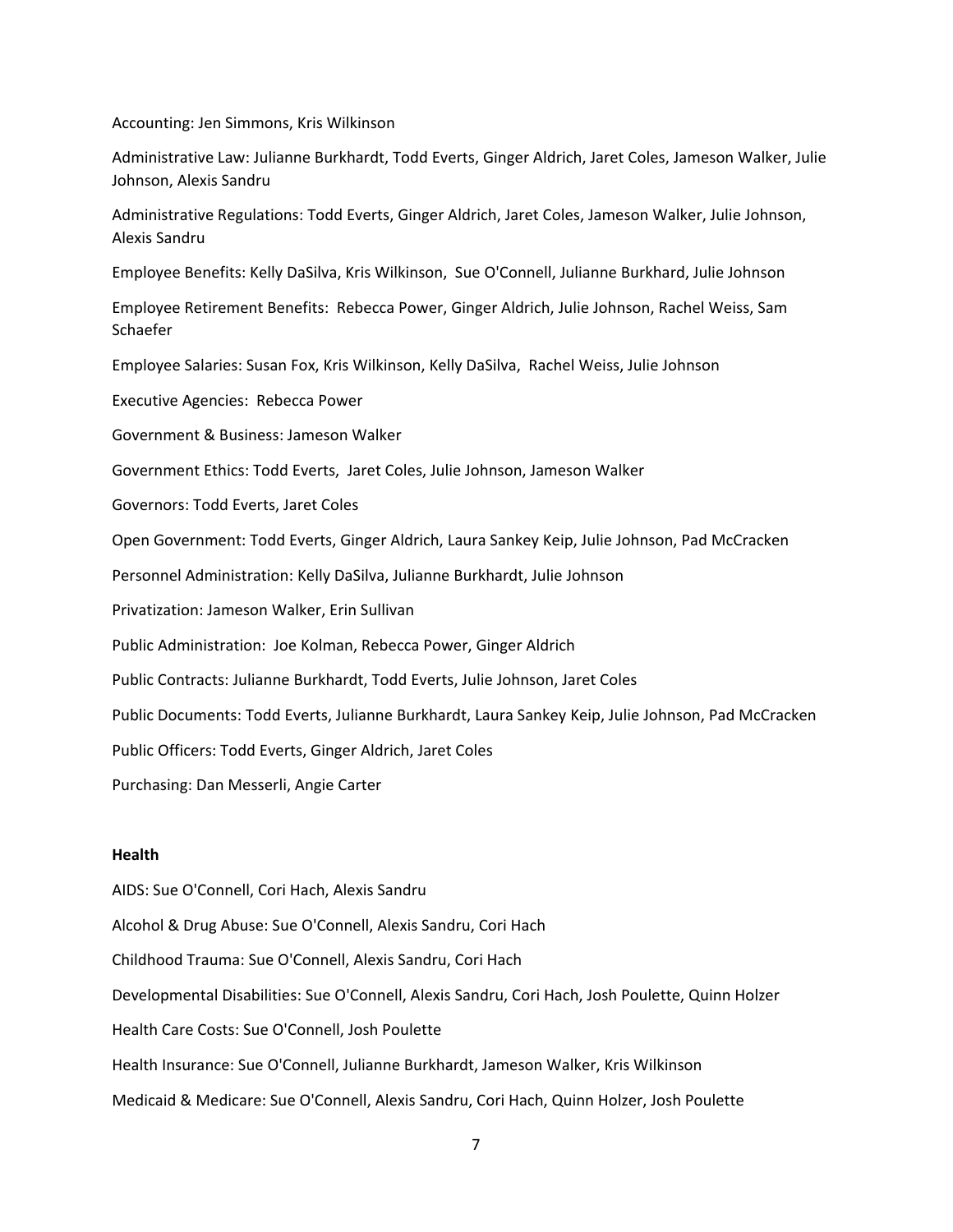Medical Malpractice: Sue O'Connell, Julianne Burkhardt, Alexis Sandru, Cori Hach Medical Marijuana: Sue O'Connell, Cori Hach Mental Health: Sue O'Connell, Alexis Sandru, Cori Hach Physicians: Sue O'Connell, Alexis Sandru, Cori Hach Public Health: Sue O'Connell, Alexis Sandru, Cori Hach, Josh Poulette, Quinn Holzer, Tobacco: Sue O'Connell, Cori Hach, Jameson Walker, Alice Hecht

# **Indian Affairs**

Education: Pad McCracken, Laura Sankey Keip Federal Administration: Pad McKracken, Laura Sankey Keip Indian Affairs: Pad McCracken, Laura Sankey Keip Indian Gaming: Jameson Walker, Erin Sullivan Legal Jurisdiction: Todd Everts, Laura Sankey Keip Natural Resources: Joe Kolman, Jason Mohr Social Services: Sue O'Connell, Laura Sankey Keip State Relations: Pad McCracken, Laura Sankey Keip Tribal Government: Pad McCracken, Laura Sankey Keip Tribal Taxation: Megan Moore, Jaret Coles

# **Information Technology**

Information Technology: Dale Gow Technology Infrastructure: Dale Gow Website: Alysa Semans, Susie Lindsay, [Emil Glatz, temporarily]

## **Interstate/International Issues**

International Relations: Ginger Aldrich International Trade: Erin Sullivan International Treaties: Ginger Aldrich Interstate Cooperation: Susan Fox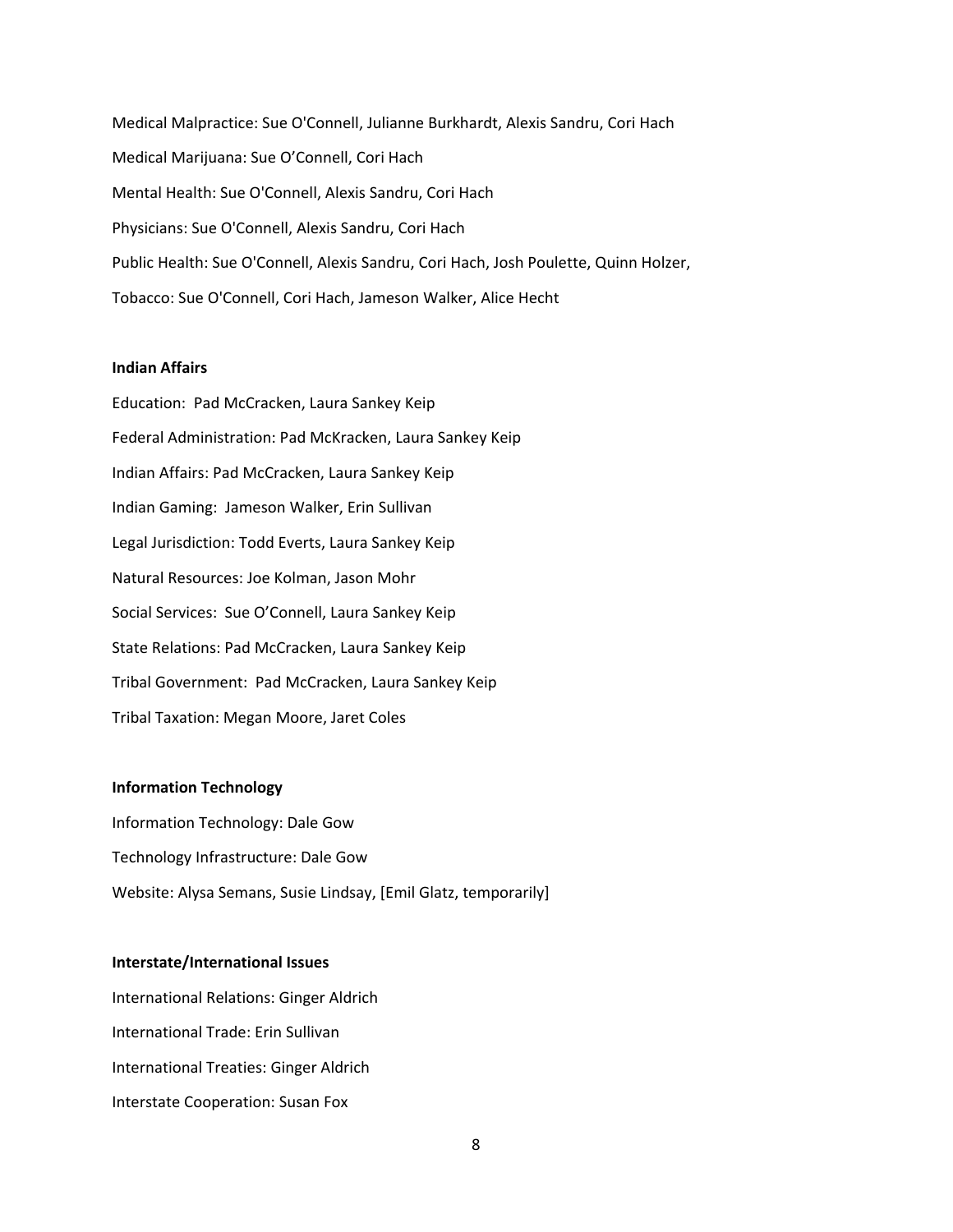Trade Regulation: Jameson Walker

### **Judiciary**

### **[see also Criminal Justice]**

Civil Procedure: Julianne Burkhardt, Joe Carroll Courts: Julianne Burkhardt, Rachel Weiss, Joe Carroll Evidence: Julianne Burkhardt, Joe Carroll Financing: Judges: Julianne Burkhardt, Rachel Weiss Judicial Administration & Funding: Rachel Weiss, Judiciary: Rachel Weiss, Julianne Burkhardt, Todd Everts Juries: Julianne Burkhardt, Joe Carroll Legal Profession: Julianne Burkhardt, Joe Carroll

# **Labor & Employment** [see also Government Administration] Employment: Jameson Walker, Erin Sullivan, Julianne Burkhardt, Katie Guenther Labor Relations: Jameson Walker, Erin Sullivan Labor Law: Jameson Walker, Julianne Burkhardt Occupational Regulation: Jameson Walker, Sue O'Connell Retirement: Julie Johnson, Sam Schaefer, Rebecca Power Unemployment Insurance: Erin Sullivan, Jameson Walker, Kris Wilkinson Wrongful Discharge: Julianne Burkhardt

# **Legislature**

Bills Processing: Todd Everts, Susan Fox, Jaret Coles, Julie Johnson, Susan Murray Bill Drafting: Todd Everts, Jaret Coles, Julie Johnson, Susan Fox, Shana Harrington, Karl Krempel Feed Bill: Susan Fox, Angie Carter, Jennifer Simmons House Bill No. 2: Nick VanBrown, Susan Fox, Julie Johnson, Jaret Coles Interim Activities: Susan Fox, Todd Everts, Joe Kolman Legislative Information: Susan Fox, Joe Kolman, Todd Everts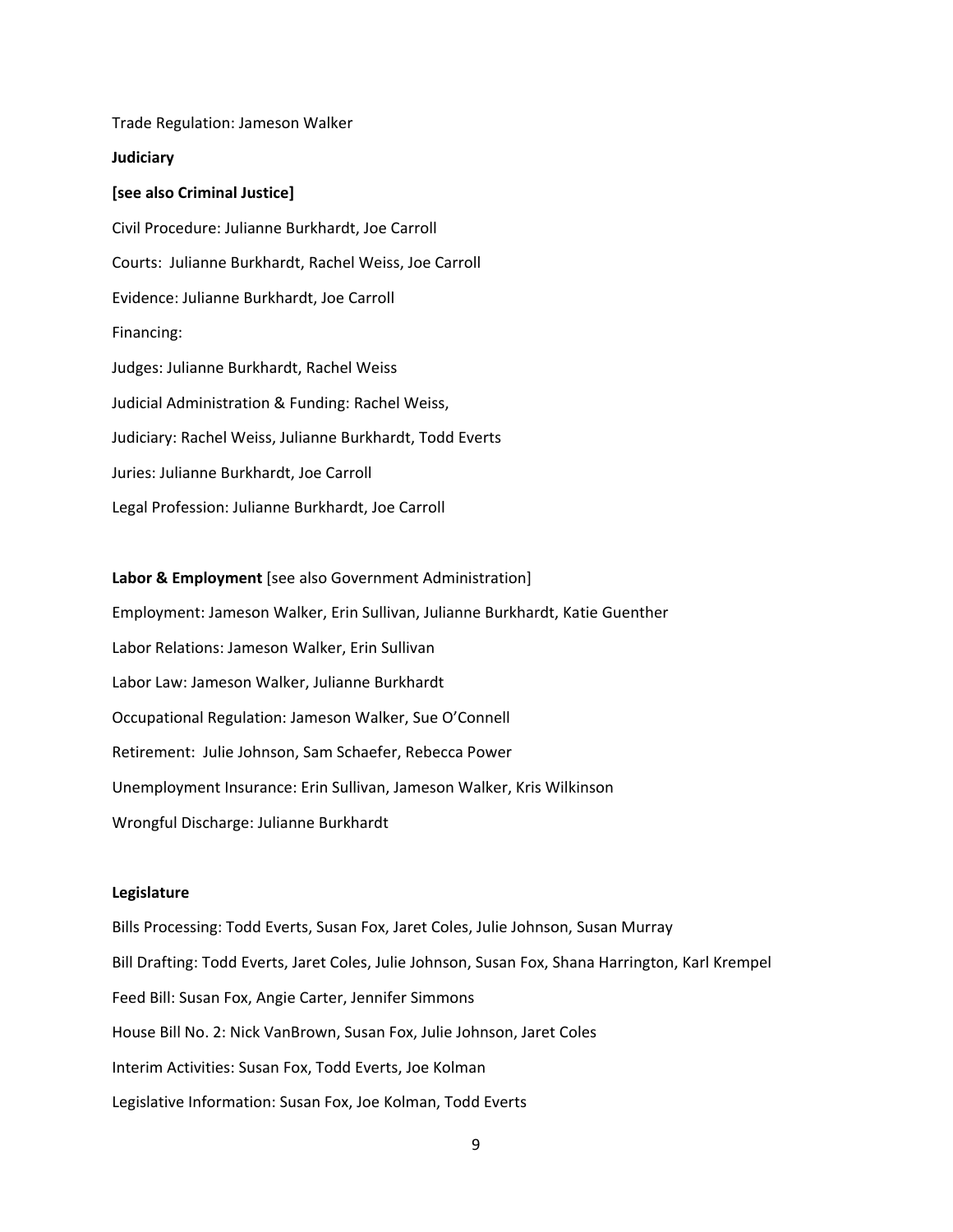Legislative Database Management: Dale Gow Legislative Budgeting: Susan Fox, Amy Carlson, Angie Carter, Katie Guenther Legislative Committees: Susan Fox, Todd Everts, Joe Kolman, Amy Carlson, Angus Maciver Legislative Ethics: Todd Everts, Jaret Coles, Julie Johnson Legislative History: Todd Everts, Susan Fox Legislative Improvement: Susan Fox Legislative Oversight: Susan Fox, Todd Everts Legislative Procedure: Susan Fox, Todd Everts, Jaret Coles, Julie Johnson Legislative Publications: Molly Petersen, Susie Lindsay (Fiscal), (Audit)? Legislative Sessions (annual, biennial): Susan Fox, Todd Everts Legislative Staff: Susan Fox, Kelly DaSilva Legislators: Susan Fox, Kelly DaSilva, Todd Everts Legislature: Susan Fox, Todd Everts, Jaret Coles, Joe Kolman Lobbying: Todd Everts, Ginger Aldrich, Susan Fox MCA & Annotations: Todd Everts, Jaret Coles, Julie Johnson Redistricting: Rachel Weiss, Joe Kolman, Ginger Aldrich Special Sessions: Susan Fox, Todd Everts

## **Local Government**

County Government: Ginger Aldrich, Julie Johnson, Sam Schaefer, Cathy Duncan Local Government Finance: Sam Schaefer, Cathy Duncan, Nick VanBrown, Julie Johnson Local Officials: Ginger Aldrich, Julie Johnson Municipal Government: Ginger Aldrich, Julie Johnson Special Districts: Toni Henneman

### **Marijuana**

Medical Marijuana: Sue O'Connell, Cori Hach Recreational Marijuana: Cori Hach, Jameson Walker Marijuana Revenue: Megan Moore, Jaret Coles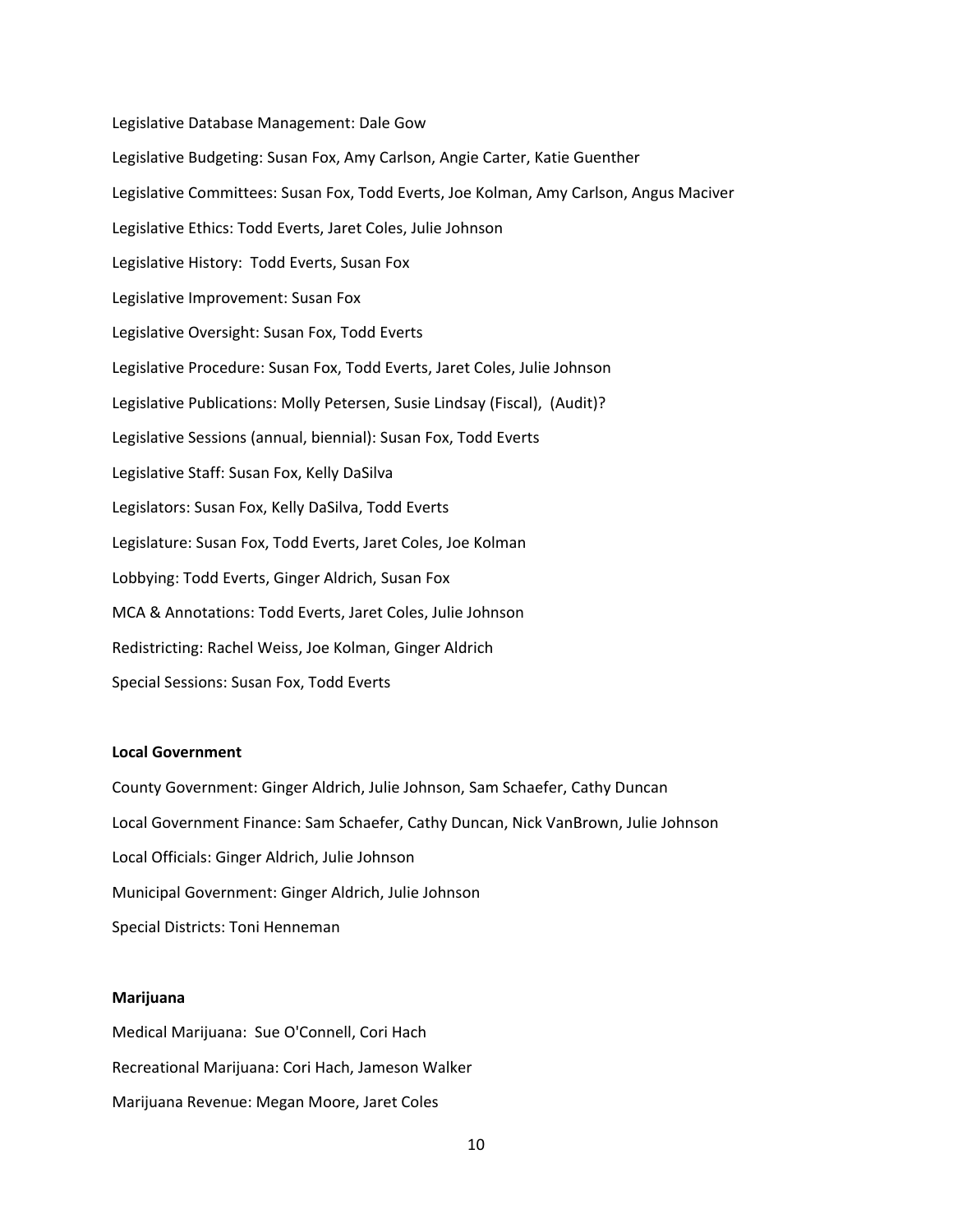## **MPAN**

Lindsey Krywaruchka, Jessica James

## **Military & Veteran Affairs**

Disaster & Emergency Services: Rebecca Power, Kris Wilkinson Homeland Security: Rebecca Power Military & Veteran Affairs: Rebecca Power, Katie Guenther, Ginger Aldrich

# **Montana History**

Ginger Aldrich, Joe Kolman

# **Parks & Recreation**

Cultural Resources: Joe Kolman, Pad McCracken

Fishing: Jason Mohr,

Hunting: Joe Kolman, Jason Mohr,

Interscholastic Sports: Pad McCracken

Licenses & Permits: Jason Mohr, Jameson Walker (outfitters/guides)

Parks: Joe Kolman, Jason Mohr, Rob Miller

Recreation: Joe Kolman, Jason Mohr

Sports: Jason Mohr

# **Politics**

Ballot Issues: Todd Everts, Jaret Coles, Ginger Aldrich, Fong Hom

Elections: Rachel Weiss, Ginger Aldrich, Sue O'Connell

Political Practices & Campaign Finance: Sue O'Connell, Todd Everts, Rachel Weiss, Ginger Aldrich, Katie **Guenther** 

Politics: Susan Fox, Todd Everts

Recall: Todd Everts, Rachel Weiss, Ginger Aldrich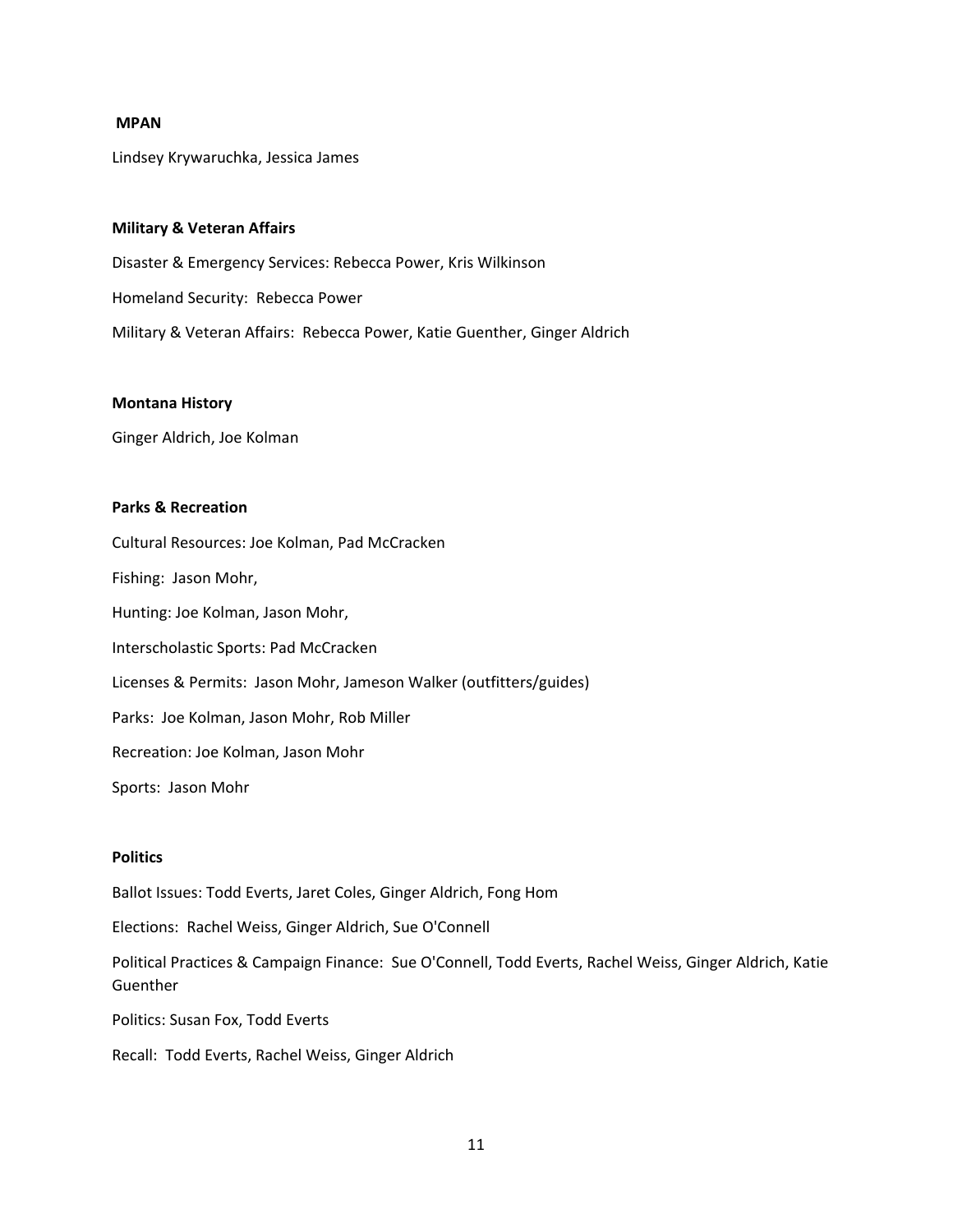### **Property**

Growth Policy: Toni Henneman Eminent Domain: Joe Kolman, Todd Everts Land Use: Ginger Aldrich, Toni Henneman, Joe Kolman Property: Ginger Aldrich, Toni Henneman, Joe Carroll Public Lands: Joe Kolman, Jason Mohr Roads: Travis Brown, Ginger Aldrich, Joe Carroll, Cathy Duncan State Lands: Joe Kolman, Todd Everts, Jason Mohr, Sam Schaefer Subdivision Planning & Zoning: Toni Henneman, Ginger Aldrich, Joe Kolman Trust Lands: Joe Kolman, Jason Mohr, Todd Everts, Laura Sankey Keip, Sam Schaefer

# **Public Assistance**

Child Support: Sue O'Connell, Alexis Sandru, Cori Hach Child Welfare: Sue O'Connell, Alexis Sandru, Cori Hach Day Care Sue O'Connell, Alexis Sandru, Cori Hach Elderly: Sue O'Connell, Alexis Sandru, Cori Hach Family Policy: Sue O'Connell, Alexis Sandru, Cori Hach Foster Care: Sue O'Connell, Alexis Sandru, Cori Hach Institutions: Sue O'Connell, Alexis Sandru, Cori Hach Job Training: Erin Sullivan, Jameson Walker Tribal: Pad McCracken, Sue O'Connell Vocational Rehabilitation: Sue O'Connell Welfare Reform: Sue O'Connell, Alexis Sandru, Cori Hach

**Public Finance** [see also Tax Policy & Revenues] Appropriations: Jaret Coles, Julie Johnson, LFD staff Appropriations‐‐State/Special Revenues: Julie Johnson, Jaret Coles, Susie Lindsay Appropriations‐‐Statutory: Julie Johnson, Susie Lindsay, Sam Schaefer Bond Issues & Government Debt: Julie Johnson, Cathy Duncan, Joe Triem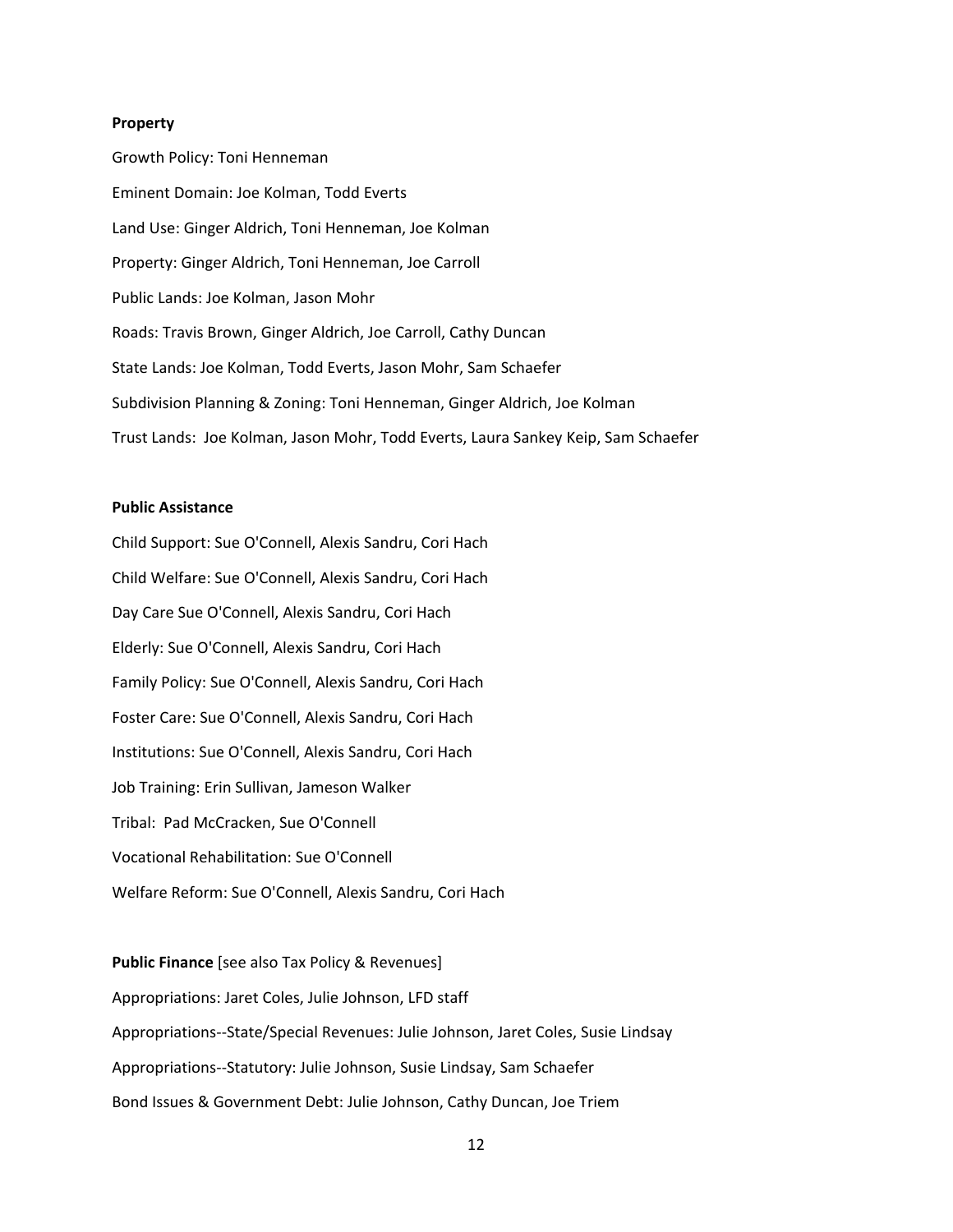HB 2 Amendments: LFD Staff, Kris Wilkinson, Julie Johnson Budget‐‐Governor's Request: LFD Staff, Quinn Holzer, Julie Johnson Budgeting Methodologies: Kris Wilkinson Full-time Equivalent: Kris Wilkinson Nonbudgeted Transfers: Susie Lindsay, Sam Schaefer Pension Funds: Rebecca Power, Julie Johnson, Sam Schaefer Public Investments: Rebecca Power, Julie Johnson, Sam Schaefer Public Finance: Amy Carlson, Cathy Duncan, Jaret Coles, Julie Johnson Revenue Estimation: Sam Schaefer, Megan Moore, Jaret Coles Special Districts: Toni Henneman, Nick VanBrown State Expenditures: Kris Wilkinson, Susie Lindsay, Julie Johnson

# **Public Safety**

Capitol Security: Angie Carter, Dan Messerli Disaster & Emergency Services: Sue O'Connell, Dale Gow, Kris Wilkinson, Jaret Coles Public Safety: Milly Allen

# **State Agencies**

Administration: Rebecca Power, Ginger Aldrich, Kris Wilkinson Agriculture: Joe Kolman, Jason Mohr, Sue O'Connell, Cori Hach, Rob Miller AG Experiment Station: Joe Kolman, Jason Mohr Arts Council: Pad McCracken, Rebecca Power Board of Crime Control: Rachel Weiss, Milly Allen Board of Public Education: Pad McCracken, Joe Triem, Laura Sankey Keip, Alice Hecht Board of Regents: Pad McCracken, Laura Sankey Keip, Commerce: Erin Sullivan, Jameson Walker, Katie Guenther Corrections: Rachel Weiss, Julianne Burkhardt, Milly Allen Environmental Quality: Joe Kolman, Jason Mohr, Rob Miller Fire Services Training School: Toni Henneman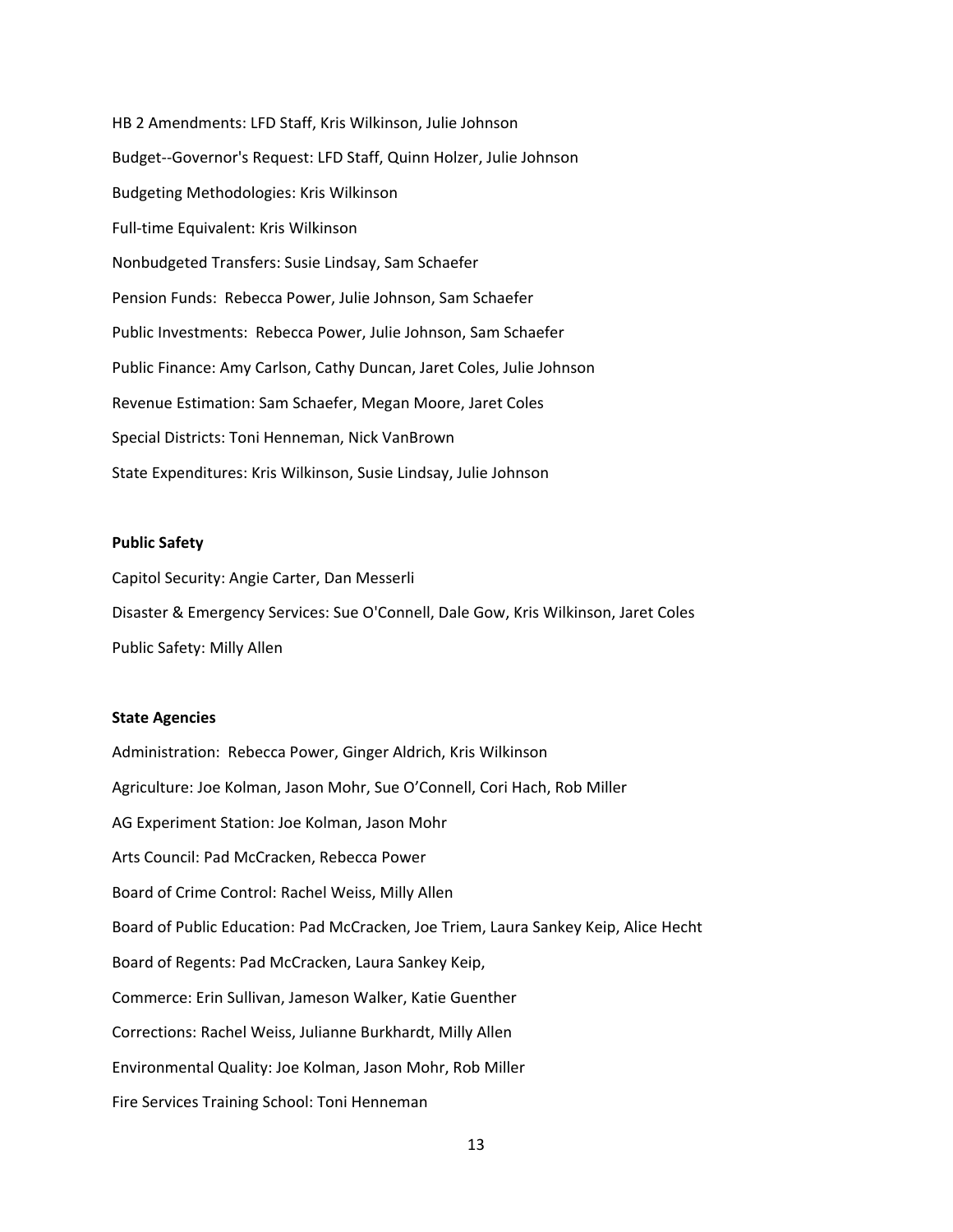Fish, Wildlife & Parks: Joe Kolman, Jason Mohr, Rob Miller Forest & Conservation Station: Joe Kolman Governor's Office: Todd Everts, Katie Guenther Historical Society: Pad McCracken, Rebecca Power Judiciary: Rachel Weiss, Julianne Burkhardt, Milly Allen Justice: Milly Allen, Rachel Weiss, Julianne Burkhardt, (motor vehicles), Labor & Industry: Erin Sullivan, Jameson Walker, Sue O'Connell (healthcare licensing), Katie Guenther Legislative Branch: Susan Fox, Amy Carlson, Todd Everts Library Commission: Pad McCracken, Erin Sullivan Livestock: Joe Kolman, Jason Mohr, Sue O'Connell, Rob Miller Military Affairs: Ginger Aldrich, Katie Guenther Natural Resources & Conservation: Joe Kolman, Jason Mohr, Rob Miller Office of Indian Affairs: Laura Sankey Keip, Pad McCracken Office of Public Instruction: Pad McCracken, Laura Sankey Keip, Nick VanBrown Public Defender's Office: Rachel Weiss, Julianne Burkhardt, Milly Allen Public Health and Human Services: Sue O'Connell, Josh Poulette, Quinn Holzer, Alexis Sandru, Cori Hach Public Service Commission: Trevor Graff, Todd Everts, Jameson Walker Revenue: Jaret Coles, Megan Moore, School for the Deaf and Blind: Alice Hecht, Pad McCracken Secretary of State: Rebecca Power, Ginger Aldrich, Katie Guenther State Administration: Rebecca Power, Kris Wilkinson, Ginger Aldrich State Auditor: Jameson Walker, Katie Guenther State Fund: Jameson Walker, Kris Wilkinson, Erin Sullivan Transportation: Travis Brown, Jaret Coles, Jason Mohr, Joe Carroll, Cathy Duncan University System: Pad McCracken, Laura Sankey Keip,

### **Tax Policy**

Agricultural Taxation: Jaret Coles, Megan Moore, Nick VanBrown Alcohol & Tobacco Taxes: Jaret Coles, Megan Moore, Jameson Walker, Alice Hecht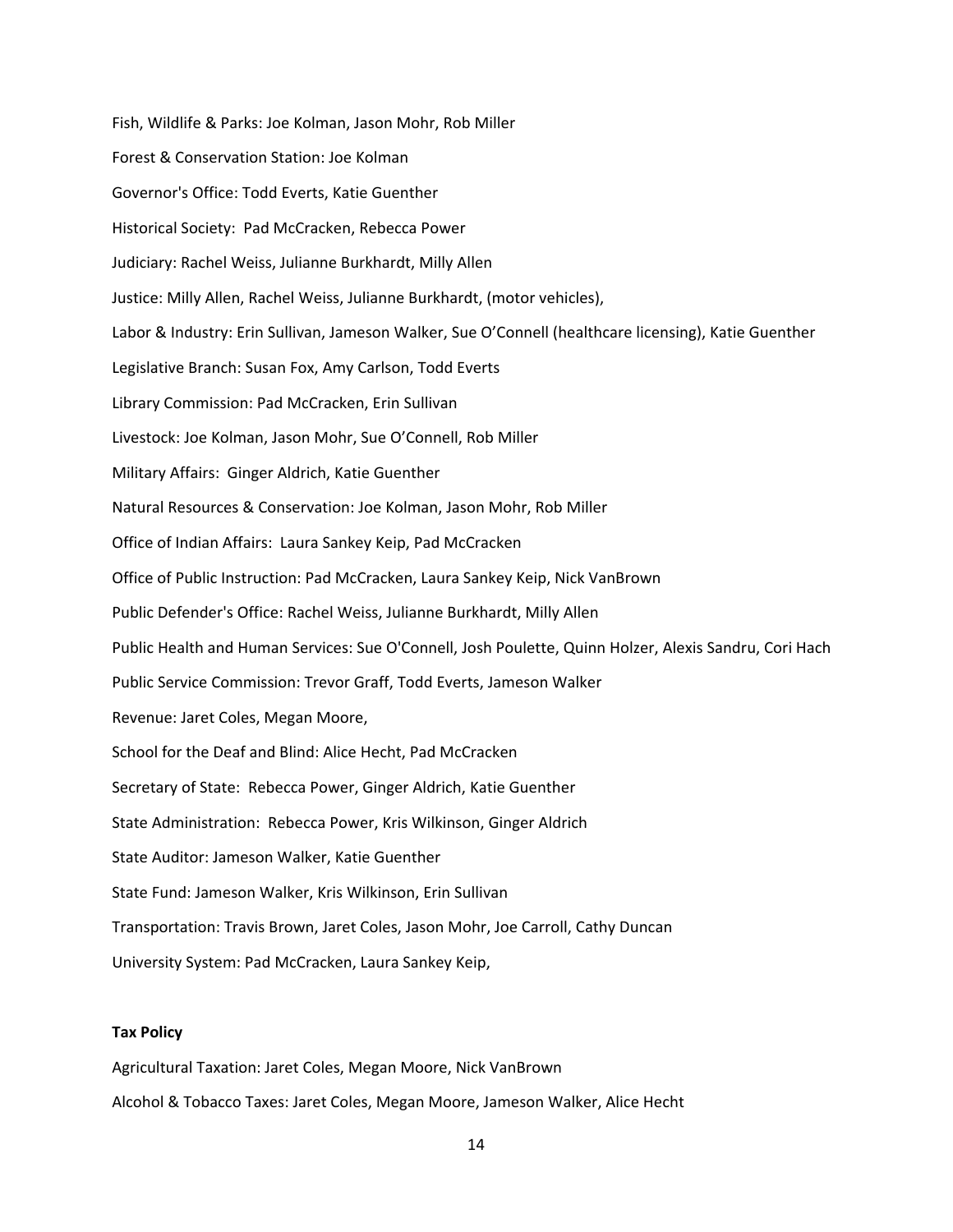Business Taxation: Jaret Coles, Megan Moore, Sam Schaefer, Nick VanBrown Energy Taxes: Jaret Coles, Megan Moore, Sam Schaefer Excise Taxes: Jaret Coles, Megan Moore Flat‐rate Taxes: Jaret Coles, Megan Moore Income Taxes: Jaret Coles, Megan Moore Local Taxes: Jaret Coles, Megan Moore, Nick VanBrown Motor Fuel Taxes: Megan Moore, Jaret Coles, Sam Schaefer, Cathy Duncan Motor Vehicle Taxes: Jaret Coles, Megan Moore, Jason Mohr, Sam Schaefer Natural‐resource Taxes: Todd Everts, Joe Kolman, Jason Mohr, Jaret Coles, Megan Moore, Sam Schaefer Property Assessment: Jaret Coles, Megan Moore, Nick VanBrown Property Taxes: Jaret Coles, Megan Moore, Nick VanBrown Sales Taxes: Jaret Coles, Megan Moore Tax Exemptions: Jaret Coles, Megan Moore Tax Policy: Megan Moore, Jaret Coles, Sam Schaefer Tribal Tax Sharing Agreements: Value‐added Taxes: Jaret Coles, Megan Moore,

## **Telecommunications**

Trevor Graff, Todd Everts, Travis Brown

### **Transportation**

Air Service: Travis Brown, Joe Carroll, Laura Sankey Keip, Cathy Duncan, Megan Moore, Jaret Coles Highways: Joe Carroll, Laura Sankey Keip, Travis Brown, Jason Mohr, Laura Sankey Keip, Cathy Duncan Infrastructure: Joe Carroll, Laura Sankey Keip, Travis Brown, Cathy Duncan Motor Vehicles: Cathy Duncan, Travis Brown, Jason Mohr, Laura Sankey Keip, Joe Carroll, Sam Schaefer Railroads: Travis Brown Transportation: Jason Mohr, Laura Sankey Keip, Joe Carroll, Cathy Duncan

# **Utilities**